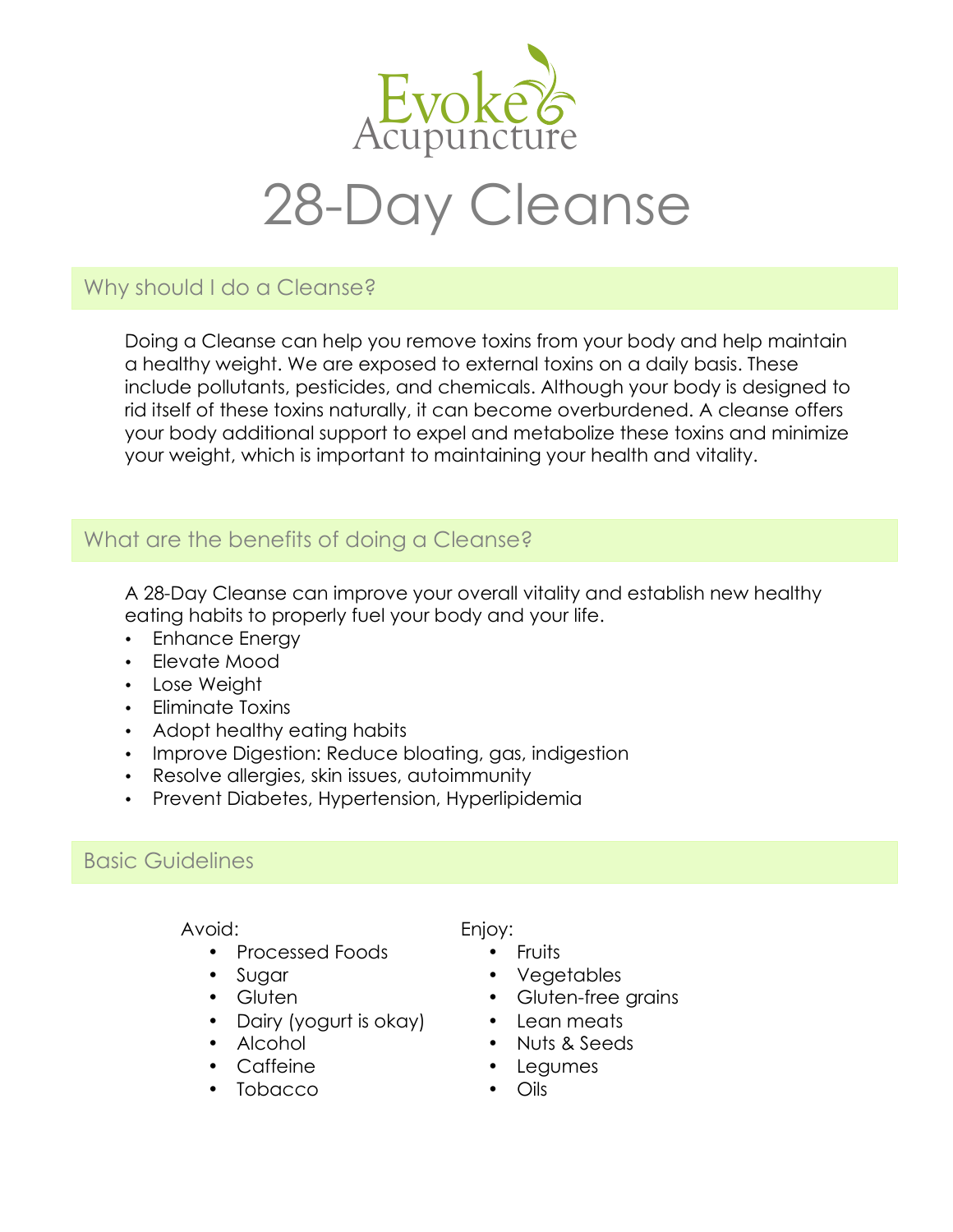

### Vegetables – Unlimited amount

Use organic and fresh when possible. No dried or canned vegetables, frozen is okay. Can steam or stir-fry most vegetables for 4 minutes over low heat or consume raw.

- Artichokes
- Arugula
- Asparagus
- Bamboo shoots
- Bean sprouts and any type of sprouts
- Beets and beet greens
- Belgian endive
- Bell peppers
- Black radish
- Bok Choy
- Broccoli
- Brussel Sprouts
- Cabbage
- Carrots
- Celery
- Chicory
- Collard Greens
- Cucumbers
	- Dandelion greens
- Eggplant
- Endive/escarole
- Fennel
- Heart of palm
- Jalapeno peppers
- Kale
- Kohlrabi
- Leeks
- Lettuce, any variety
- Mushrooms
- Mustard greens
- Okra
- Onions
- Oyster plant
- Parsnips
- Pearl onions
- Pumpkin
- Radishes
- Rutabagas
- Shallots
- Spinach
- Squash, any variety
- Sweet potatoes
- Swiss chard
- Turnips and turnip greens
- Wasabi Root
- Water chestnuts
- Watercress
- Yucca root
- Zucchini

### Fruits – Unlimited

Use organic when possible. Fresh or frozen only, not dried or canned. Be mindful not to overdo the amount of fruit because of their high sugar content.

- Apples
- Apricots
- Avocados
- Bananas
- Blackberries
- Black currants
- Blueberries
- Boysenberries
- Cherimoya
- Cherry
- Clementine
- Coconut
- Cranberries
- Dates
- Elderberries
- Figs
- Gooseberries
- **Grapefruit**
- Grapes
- Guava
- Huckleberries
- Jackfruit
- Jujube
- Kiwi fruit
- Kumquats
- Lemons
- Limes
- Loquat
- Lychee
- Mango
- Melon
- Mulberries
- **Nectarines**
- Olives
- Oranges
- Papayas
- Passion fruit
- Peaches
- Pear
- Persimmons
- Pineapple
- Plums
- Pomegranate
- Raspberries
- Red currants

**Strawberries Tangerines** 

• Watermelon

• Rhubarb

• Tomato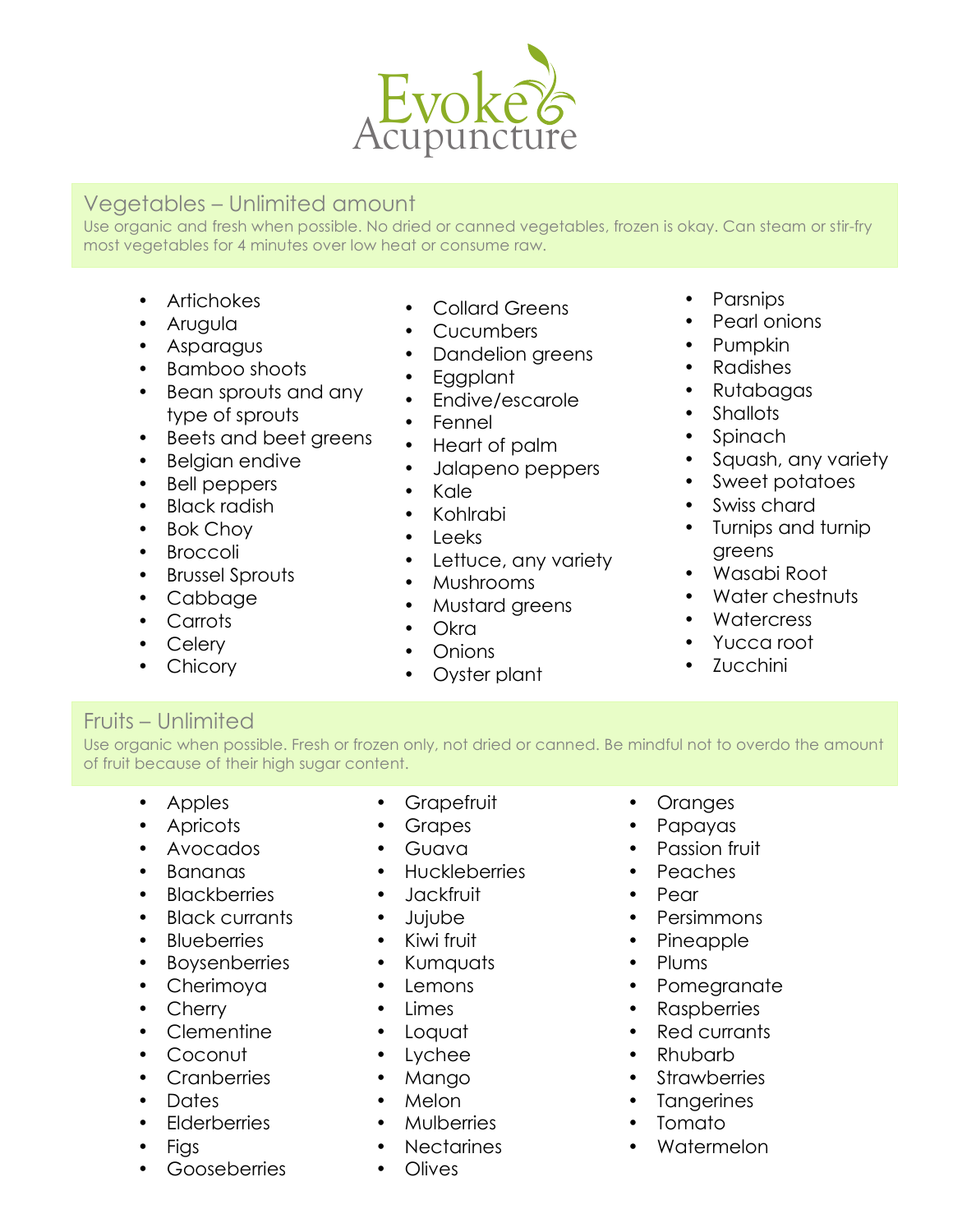

Legumes and Grains – 1-2 servings per day Use organic when possible. Average serving size is ½ cup cooked.

### Legumes

- Green Beans
- Lentils
- Peas
- Adzuki beans
- Kidney beans
- Mung beans
- Pinto beans
- Split peas
- Hummus

#### **Grains**

- Brown rice
- Quinoa
- Amaranth
- Buckwheat
- Job's Tears
- Millet
- Oats
- Sorghum
- Teff
- Unprocessed Whole Wheat

### Oils and Fats

Use high-quality oils, should be cold-pressed and unprocessed.

#### Oils

- Olive Oil
- Grape seed oil
- Sesame seed oil
- Flaxseed oil
- Coconut Oil
- Ghee
- Cod liver oil
- Fish oil

#### Fats

- Avocado
- Raw nuts (no peanuts)
- Seeds
- Flaxseed
- Coconut milk
- Almond milk
- Almond butter
- Tahini

## Lean Protein – 2-4 servings per day

Use high-quality, organic, grass-fed meats. No cured, smoked or luncheon meats. One serving is roughly the size and thickness of your palm.

- Fish: deep-sea fish, salmon, cod, sea bass (not farm raised)
- Poultry: organic free-range chicken, turkey, eggs
- Red Meat: lean, grass-fed beef, venison
- Wild game: any variety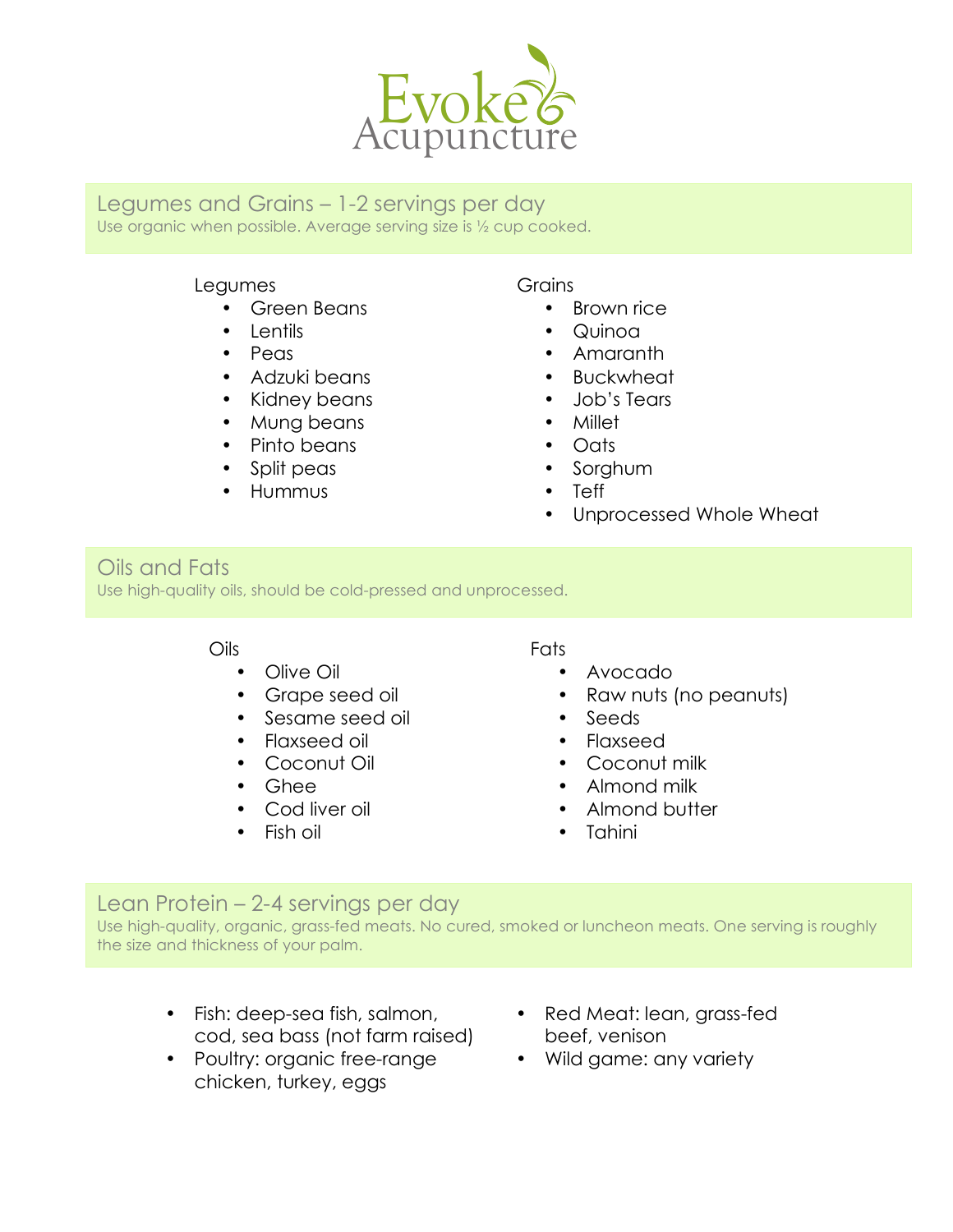

# Miscellaneous Foods to Enjoy

- Soup Broth: beef, chicken, vegetable (organic)
- Flours: coconut, almond
- Baking powder
- Baking soda
- Yogurt
- Mustard (preservative free)
- Seaweed
- Vanilla extract
- Spices
- Vinegars
- Stevia

### Miscellaneous Foods to Avoid

- Peanut butter
- Soy
- Nitrates
- MSG
- Coffee
- Flavored Yogurt
- Artificial sweeteners
- Soda
- Diet Soda
- Mint & Gum
- Juice from Concentrate

## When to Eat

Have 3 meals per day with snacks in-between meals. Drink 6-8 glasses of water. DO NOT EAT AFTER 7PM.

Sample Day:

- Breakfast
	- o Oats with fresh fruit
	- o Green Tea
- Snack
	- o Sunflower seeds or Carrots with hummus
- Lunch
	- o Chicken breast
	- o Steamed broccoli, carrots, asparagus
	- o Sweet potato
- Snack
	- o Apple with almond butter or guacamole with cucumber slices
- Dinner
	- o Baked Salmon with sautéed zucchini squash
	- o Arugula salad with beets, avocado, chickpeas, and tomatoes